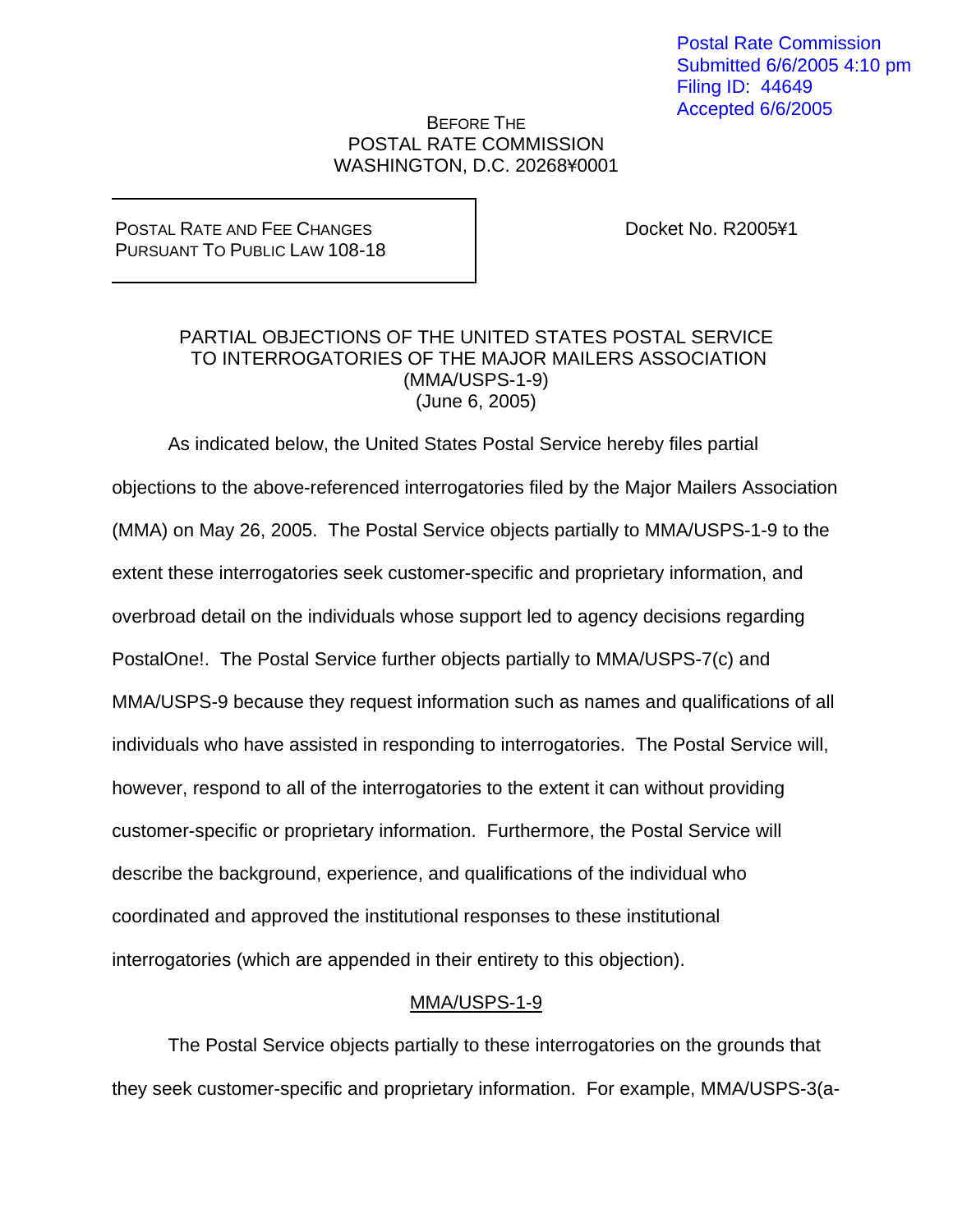b) ask for information from which an industry observer could easily deduce a customer's identity, especially considering that, as indicated in the response to MMA/USPS-T21-33, only 38 customers participate in the PostalOne! program. Moreover, this docket is replete with intervenors who are industry observers, some of whom are PostalOne! users, who could take competitive advantage of that information. Postal Service customers uniformly expect their mailing activity to remain confidential. The Postal Service's ability to retain customers' confidence, and their business, would be significantly impaired if customer-specific information were disclosed in these proceedings. The Commission consistently supports this position.

One interrogatory in this set, MMA/USPS-6, seeks information on the costs evaluated or incurred for customer-specific use of PostalOne! systems. In addition, it seeks Postal Service proprietary estimates related to use of a PostalOne! system at a customer's site, and a model that permits cross-customer evaluation of the return on investment (ROI) for the PostalOne! system. The Postal Service objects to providing any of these. Given the immediate proximity of PostalOne! users and other experts, the likelihood that any response could be tracked to a specific customer is high. The ROI formula is proprietary information, for which the Postal Service has paid tens of thousands of dollars. Providing this formula would require disclosing mailers' profiles, as well as Postal Service site-specific handling plans. As such, it would also harm the Postal Service's ability to negotiate with PostalOne! customers to improve the ROI, and with the contractors who certify or modify mailers' practices as part of implementation. Notwithstanding, meaningful responses to the interrogatories can be provided without releasing sensitive information or details.

2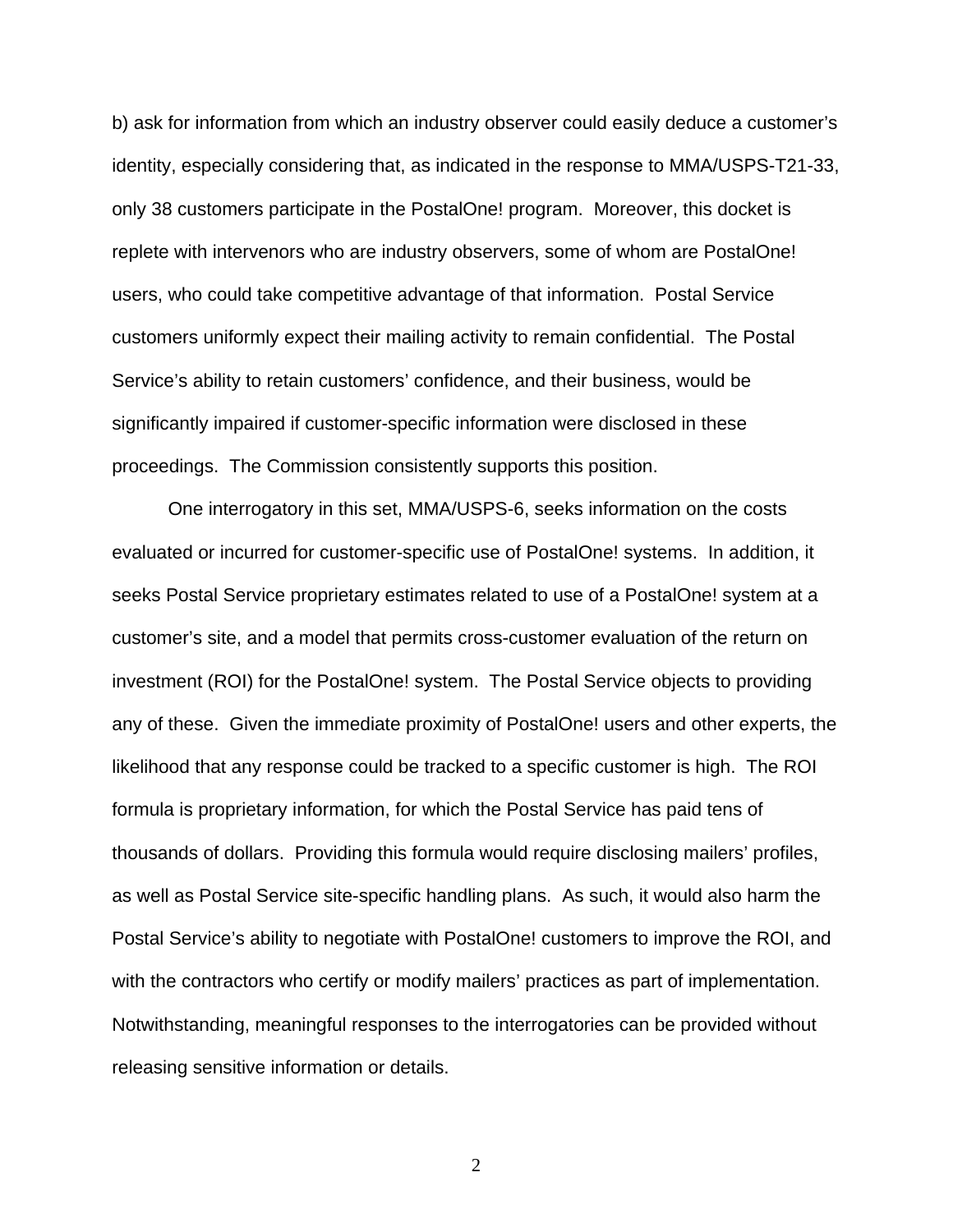## MMA/USPS-7(c) and 9

 These interrogatories request the name and title of the persons who assist in developing the Postal Service's responses to MMA/USPS-T21-33(k), MMA/USPS-T21- 16, 17, and 33, and MMA/USPS-1-8 in the current rate case. MMA/USPS-9 also seeks the name, title, and "autobiographical" information for the person and presumed witness who can answer questions about the PostalOne! program. Under Rules 25 and 26, interrogatories must be "reasonably calculated to lead to the discovery of admissible evidence." The names of multiple Postal Service employees and their titles do not meet this standard because they will not produce any admissible evidence relevant to the issues before the Commission in this case.<sup>1</sup> As previously indicated, responsive answers to MMA's questions can be provided which should better inform MMA, and the Commission, of the effect of the PostalOne! program on postal operations. No need for an additional witness has been established, contrary to the assertion of MMA/USPS-9.

 In any event, the Commission has consistently held that, "names, in and of themselves, usually are not relevant to the typical issues that arise in our proceeding." *See* Presiding Officer's Ruling No. R94-1/16 (May 23, 1994), at 3. Similarly, the titles of individuals responsible for informing responses to interrogatories posed to the Postal Service as an institution are irrelevant. Institutional responses are prepared for the express purpose of providing information that may inform the PRC's decision but which are not within the scope of any individual Postal Service witness's testimony. Identifying the names and titles of all persons who provided information for multiple institutional

1

 $1$  As reflected in the testimony of witness Robinson, USPS-T-27, the purpose of this case is limited to recovering the escrow burden on an equal across-the-board basis, an institutional burden that is not based on the provision of postal services, whether in conjunction with PostalOne! or not.